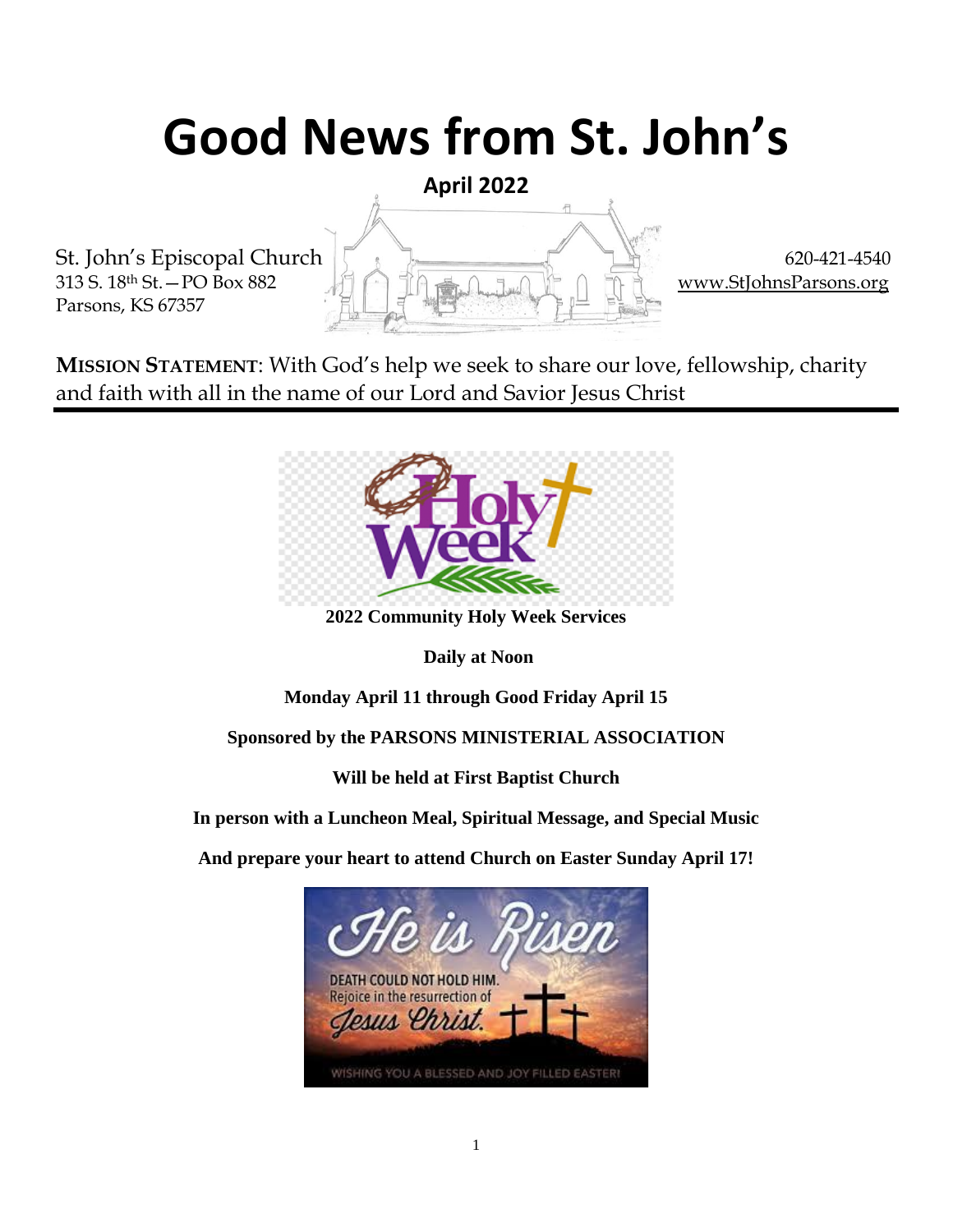#### **What is the Veneration of the Cross?**

The "Veneration of the Cross" is a specific ceremony in the Good Friday liturgy which a person pays respect to the cross on which Jesus was crucified.

The earliest description of this ceremony is found in the late fourth century treatise "The Pilgrimage of Egeria." In this diary she describes the Good Friday ceremonies in Jerusalem. During that service, fragments that were believed to be of the true cross were placed on a table in front of a bishop. The people came forward, bowed toward the table, and kissed the sacred wood. Variations of the ceremony developed throughout Christianity.

The custom was restored in the 1979 BCP, in which a wooden cross may be brought into the church and placed in sight of the people

The practice at St. John's is, after the Solemn Collects, a wood cross is brought in by the Priest, and after they have venerated the cross, everyone else present may come forward and venerate the cross, by bowing or touching it.

This year, because of ongoing Covid-19 concerns, you may bow before the cross, touch the cross, but no kissing of the cross will be allowed.

#### Mother Sharon

#### **The Sacra Triduum-What is it?**

The most solemn and joyful celebration of the Christian calendar is the period from Maundy Thursday through Holy Saturday. Worship services on these days are considered to be parts of a single extended liturgical event called the *Triduum* (Latin for "Three Days").

What is Maundy Thursday? The first part of the *Triduum* begins on the evening of Maundy Thursday, during which Christians recall the events that took place the night Jesus was betrayed. Some congregations reenact the foot-washing ritual on this evening. However, the true climax of Maundy Thursday worship is the celebration of the Lord's Supper. Bread and wine will be reserved for the

Good Friday service. After the sacrament has ended, the stripping of the altar takes place. This ancient ritual is a powerful and dramatic reenactment of the Lord's humiliation at the hands of the Roman soldiers. The altar, left bare or covered only with a black cloth, is transformed from the communion table of Maundy Thursday into the tomb slab of Good Friday. After this service ends, many worshippers will sit before the reserved sacrament, in the chapel downstairs, until midnight in one hour intervals.

What is Good Friday? Good Friday, the second day of the *Triduum*, is the solemn remembrance of Jesus' death on the cross. Music on this day is minimized. The altar is still covered in black. A wooden cross is brought in and where worshippers can offer a sign of adoration such as bowing, kneeling, or touching the cross. Holy Communion is provided from the Reserved Sacrament from Maundy Thursday. In spite of the solemnity of Good Friday worship, it is not a funeral service for Jesus. It is rather a time of quiet and serious contemplation on His great saving work.

The third part of the Sacra Triduum, the Great Vigil service will not be held this year.

Mother Sharon

#### **MEANING OF THE FOOT WASHING RITUAL ON MAUNDY THURSDAY**

This service is more than merely the washing of feet. It was an act of hospitality performed in the ancient Near East when a guest entered a house. The early church practiced foot washing to follow Jesus' example of humble service.

I realize many of you may have some uneasy feelings about having your feet washed. I am going to try to put those uneasy feelings to rest for you.

When Jesus washed his disciples' feet, Peter refused this gift. Peter, like us, didn't feel comfortable in being served in this way. Peter didn't want Jesus to enter his world as a humble servant. For Jesus, however, this entry is at the heart of fellowship: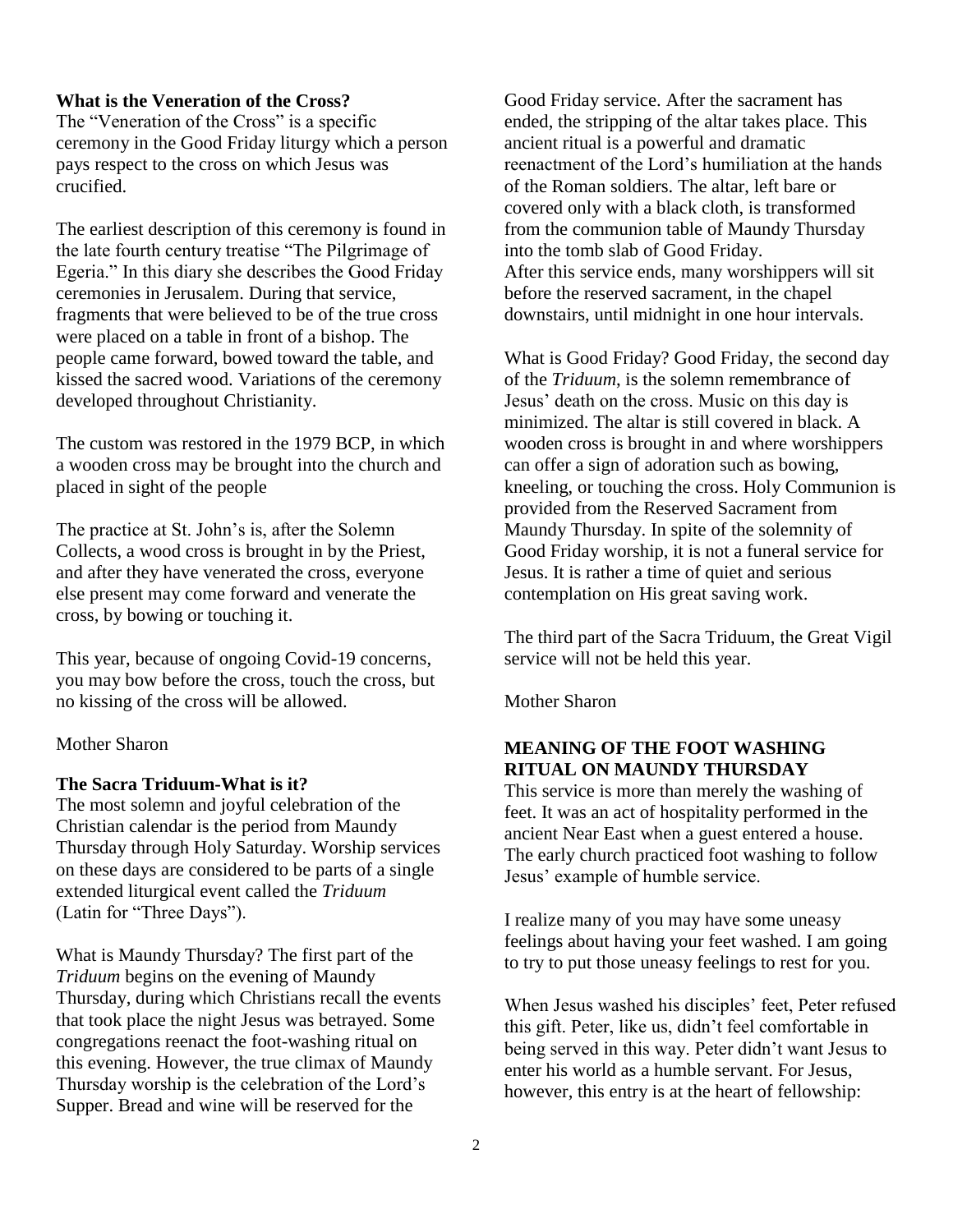"Unless I wash you, you have no share in me." No foot washing, no communion. Once he understands what's going on, Peter wants Jesus to wash everything—if that's what it takes to be in communion with Him.

The foot washing ritual connects us with the forgiveness and the life Christ gives us through the Cross. It creates in us a discipleship shaped by Christ's humility. It is important to realize that the foot washing is the last message Jesus was to give to the disciples before he left them. He is telling them how the church is to act in the world when you wash feet.

His loving us has more to do than the humble act of washing feet. Washing another's feet means giving up oneself for another. Jesus washing his disciples' feet anticipates and foreshadows his dying for them on the cross, and the meaning of the foot washing can only be grasped in hindsight, after the crucifixion.

The water that flows over the disciples' feet, and over our feet, is linked to the water that pours out of his pierced side. And it is that water that will be poured over your feet. That water, the water of God's emptying, sacrificial love that will be poured over your brother's and sister's feet.

I will do the foot washing, and Joe will dry your foot/feet.

May the Holy Spirit guide you in making your decision.

#### Mother Sharon

#### **WHY DO WE CALL IT GOOD FRIDAY?**

Calling the day of the Crucifixion 'Good' Friday is hard to understand for some. The church has always understood that the day commemorated on Good Friday was anything but happy. Sadness, mourning, fasting, and prayer have been its focus since the early centuries of the church.

Yes, despite—indeed because of—its sadness, Good Friday is truly good. Its sorrow is a godly sorrow. Why? Because such godly sorrow "brings repentance that leads to salvation and leaves no regret" (2 Cor. 7:10).

This commemoration of Christ's death reminds us of the human sin that caused this death. And we see again that salvation comes only through godly sorrow—both God's and, in repentance, ours. To pursue happiness, we first must experience sorrow.

At the same time, of course, Good Friday recalls for us the greatness and wonder of God's love—that he should submit to death for us.

Good Friday has always challenged merely human goodness. Its sad commemoration reminds us that in the face of sin, our goodness avails nothing. Only one is good enough to save us. That He did so is cause indeed for celebration.

May everyone come to know, "Why we call today Good Friday."

Mother Sharon

#### **The Great Fifty Days of Easter**

The Easter services and Easter egg hunts are over. But Easter isn't over, at least not for millions of Christians. We have entered into a new church season: Eastertide.

Celebrating Easter for 50 days is not duplicating Easter Sunday fifty times over. It's taking time to reflect upon and delight in the truth of Easter and its implications for our lives. The basic truth of Easter is simple.

#### *Alleluia. Christ is Risen! The Lord is Risen, indeed! Alleluia.*

The Season of Easter gives us a chance to reflect more broadly and deeply on the multifaceted meaning of the resurrection of Jesus.

❖ You could meditate upon what the resurrections says about the character of Jesus Christ as the Righteous One of God (Psalm 16:10; Acts 2:25-28).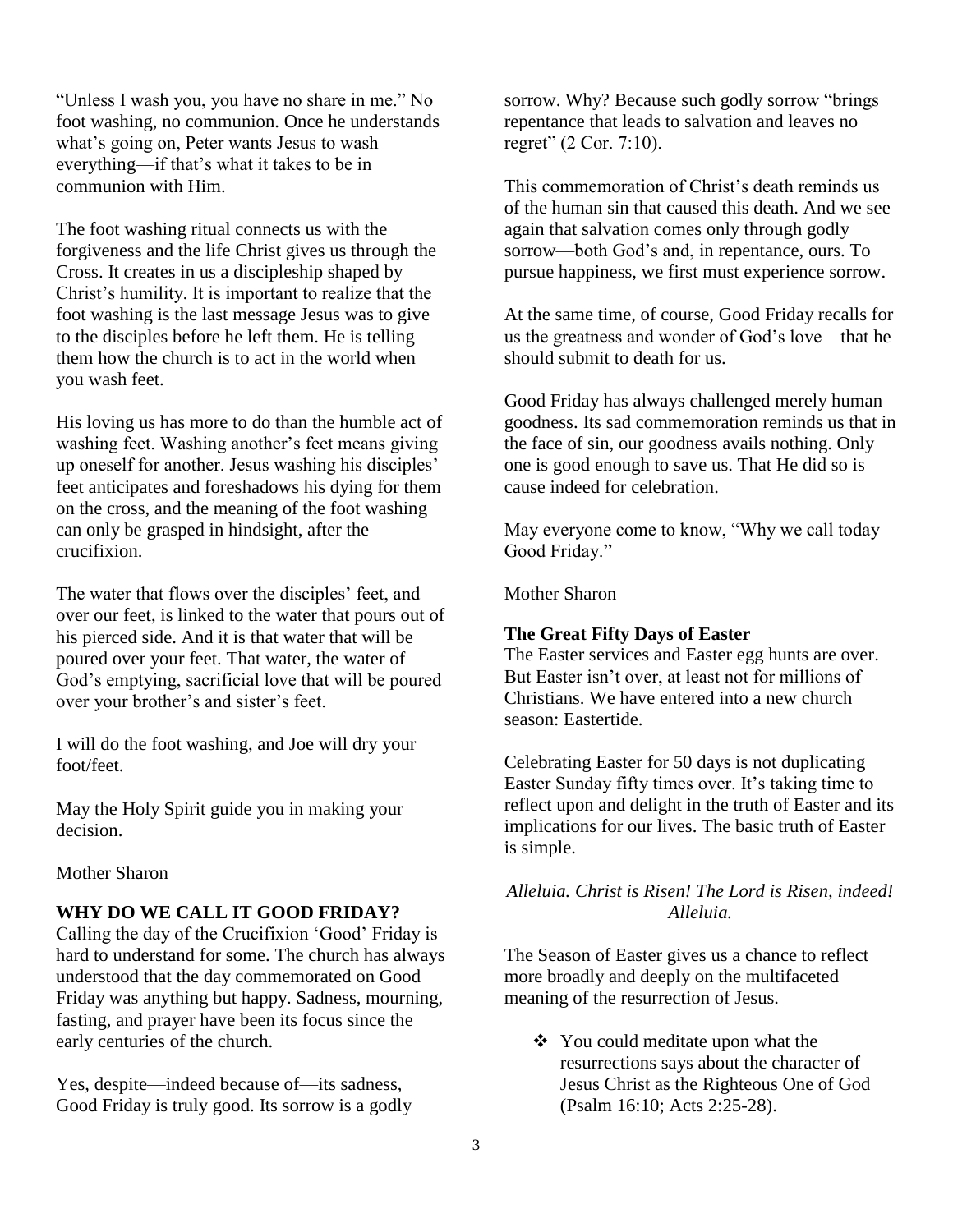- ❖ You might ponder the fact that death has been swallowed up in victory (1 Corinthians 15:54-56).
- You could reflect upon the fact that the very power that raised Jesus from the dead is available to you today (Ephesians 1:15-23).
- ❖ You might think of how the resurrection of Jesus is a precursor to your own resurrection (1 Corinthians 15).
- You could consider how the resurrection gives us "new birth into a living hope" (1 Peter 1:3).

Eastertide allows us to think deeply and broadly about what the resurrection of Jesus means, both to us and to our world. Recognizing Eastertide gives us a chance to take the truths of Scripture and to allow them to percolate in our hearts.

What would happen in our lives if we went through each day with a sixth-sense awareness of the resurrection? What would we attempt if we truly believed that the power that raised Jesus from the dead was available to us? What difference would it make if we knew for sure that death had been defeated through Christ?

The Great Fifty (50) Days of Easter helps us surrender to the grace of God's love. Lust us challenge each other to embrace the energy, which only comes from knowing the Lord of Life, that we might move beyond the narrow confines of our imaginings, and catch a glimpse of the limitless world of the Kingdom of God.

Together, as a Body that has died and risen again in the waters of Baptism, we can live our lives more in harmony with desire of God, who is Father, Son, and Holy Spirit.

Mother Sharon

#### **St, John's Episcopal Church Vestry Meeting February 15, 2022**

Present: Carrie Tierney, Karla Cox Verlyn Bolinger, Bess Stone-Bolinger , Martha Stone, Candy Scarborough, Jupe Allen and Mother Sharon.

#### Development:

Gospel Based Disciples included a reading from John 9:18-41.

Treasurer's Report:

The transaction and budget reports were reviewed. The report was approved.

#### Old Business:

The gift from the Fowler Memorial has yet to be received and will be distributed upon its arrival.

Instead of having Coffee Hour every Sunday, help yourself refreshments will be offered on open dates. Parishioners are encouraged to sign up as often as possible.

New Business:

Updated Bylaws and Vestry members contact information sheets were distributed to the Vestry.

The Parochial Report was reviewed and approved.

Shrove Tuesday Pancake supper will be held for church members only 5:00 to 6:30 March 1.

The roster of Ministry teams was made available. Ministry teams are asked to schedule their own meetings.

The Council of Trustees will conduct a listening tour of each convocation.

A Women's summit will be held April 22 and 23. It can be attended via Zoom.

Thank you notes were received from Ryan Willis for his ordination gift of a cross and UTO for a donation.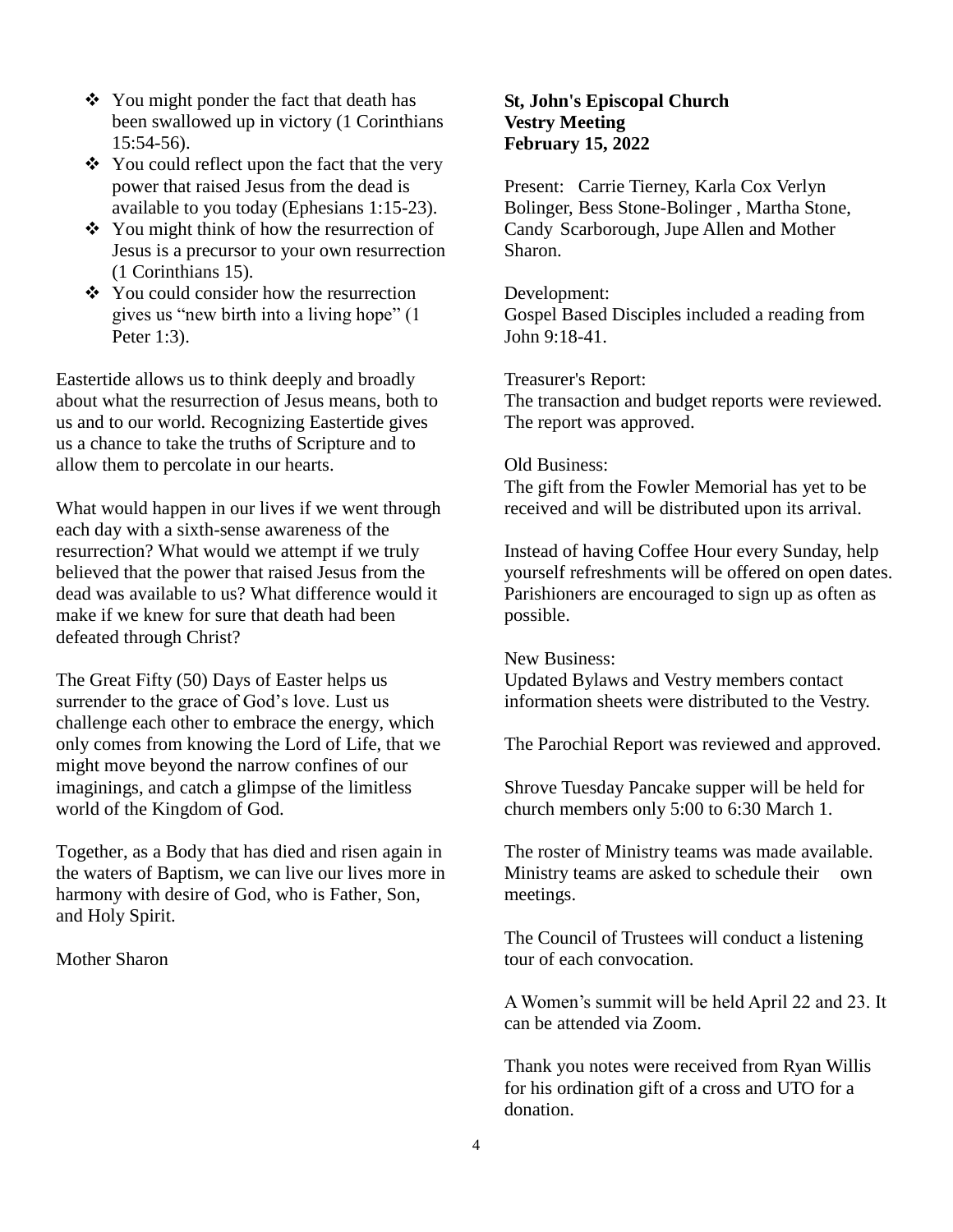Finally, masks are no longer required while attending church services. They remain optional.

Assessment:

Minutes from the January 10, 2022, meeting were approved.

Vicar's Report: Took communion to the McLarty's and Carolyn Adams.

#### Wardens:

Senior: No report. Junior: No report.

Discernment:

Worship & Music: No report.

Outreach: Are asking each parishioner to bring 1 nonperishable item for each day during Lent.

Evangelism: No report.

Communications: No report.

Education: Children's: No report.

Adult: This year's Lenten Study is "Walk in Love" and will be held in person at the church on Wednesday evenings at 6:30 as well as via Zoom.

Stewardship: No report.

Planned Giving: No report.

Buildings & Grounds: We are having the parish hall waxed

Altar Guild: No report. Endowment: Received the Endowment dividend of \$6,497.40 and dispersed it according to rule. Balance as of 1-31-2022 was unavailable ECW: No report.

Next meeting, Monday March 15, 2022 at 5:30.

A prayer by Mother Sharon concluded the meeting.

Respectfully submitted,

Jupe Allen, Clerk



#### **Treasurer Report**

Verlyn W. Bolinger Jr. Treasurer of St. John's Episcopal Church



**Teresa, Jim, Harry, Gina, Gloria, Ethan, Janie, Kelly, Wuanita, Jeffrey, Boo, Jane, Regina, Bretten, Richard, Carolyn, Lynn, Dwayne, Doris, Alan, Kay, Lorrie, Addlee, Jon, Josh, Vickie, Randy, Tommey, Keyandria, Bill, Jackie, John & family, Special needs children their families and caregivers, Les, Mark, Priscilla, Jennifer, Jaden, Kelle, Michelle, Alice, Barb and the Wulf family, Keith, Lu, Olive, Vicki, Mary, Matthew, Lakin, Trevor, Kay, Lora, Lincoln, those with and those recovering from Covid-19 and their families, churches in the Southeast Convocation in their call to mission, all clergy in the Southeast Convocation especially, Dick, and David, BKSM students, dispatchers and first responders, the men & women serving our country here and abroad, and those who have served.**

**Those who have died: Robbie Siu**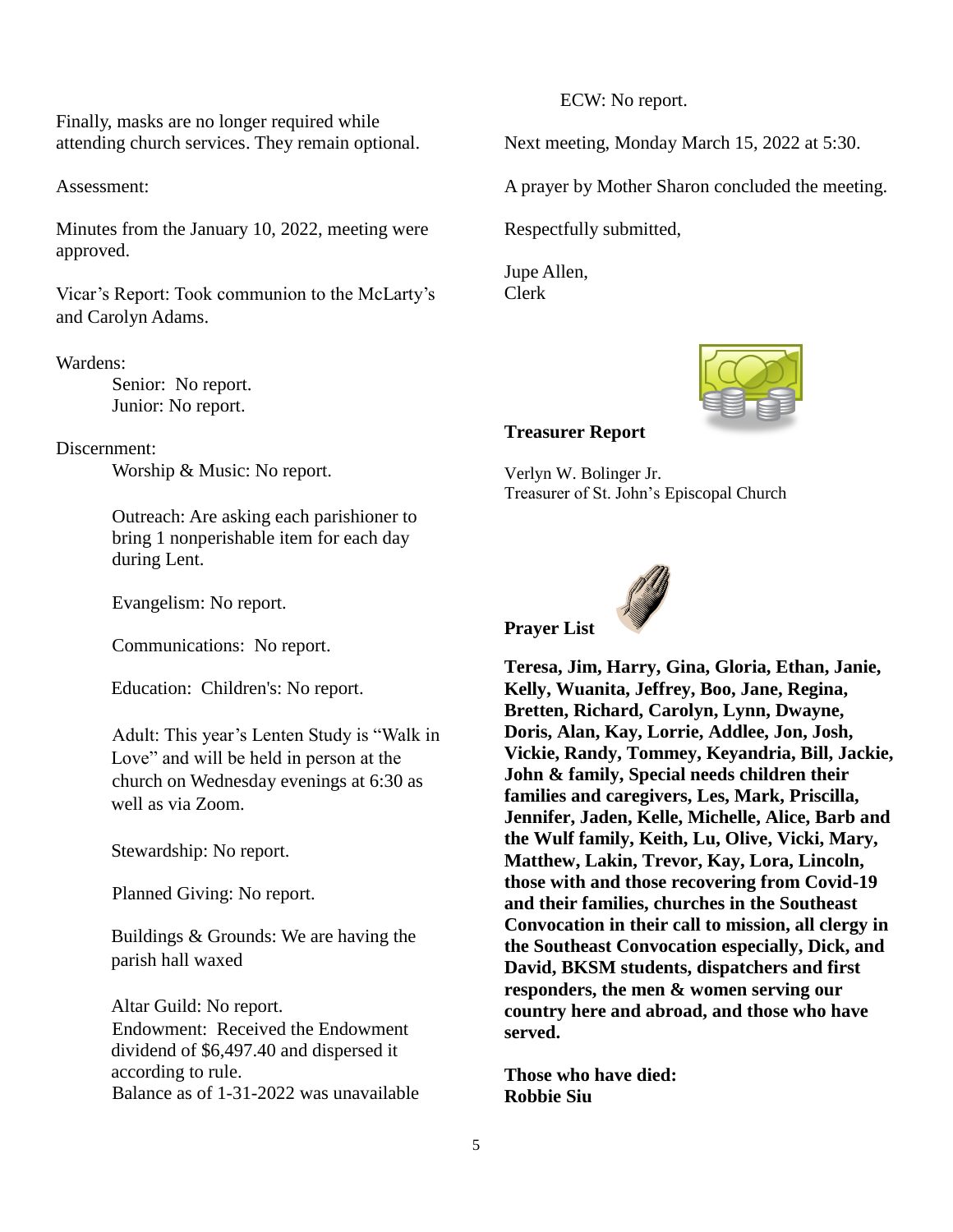

3 Frank Vernacchia 6 L.T. Tierney 18 Jordan Stone

27 Connie Spinks

**April Anniversaries:**

Please send Articles for The Good News to Senta Meister, [sentabradmeister@aol.com](mailto:sentabradmeister@aol.com) or St. John's Episcopal Church, PO Box 882, Parsons, KS 67357.

### ECW WOMEN'S SUMMIT

 ECW Women's Summit will be held on April 22 and 23 in Wichita.

There is a brochure on the bulletin board by the office. Several ECW members plan to attend via Zoom.

See the information on the last page of the Newsletter.

If you need more information, please see Daria Condon or Bess Stone-Bolinger.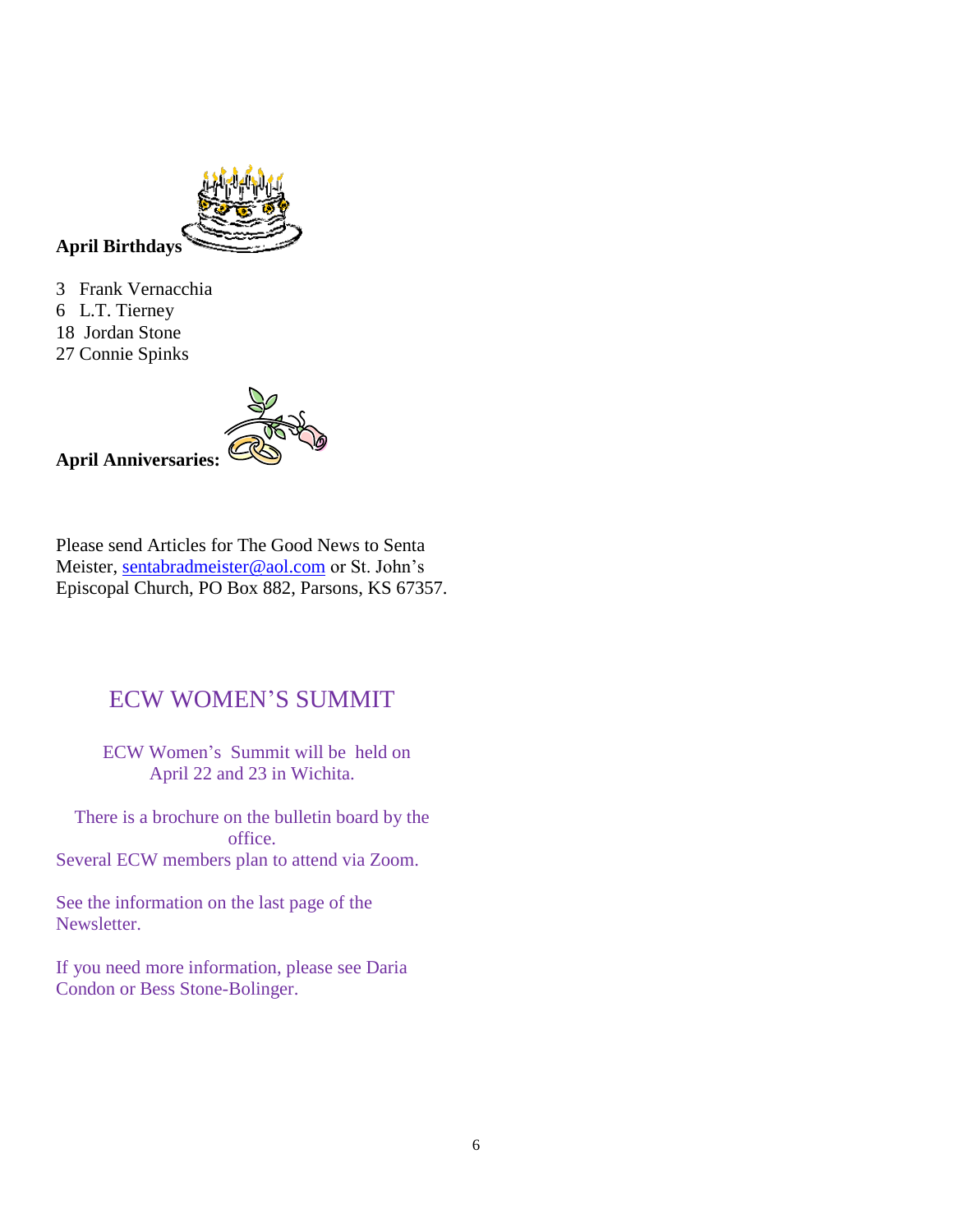

### **St. John's Episcopal Church APRIL 2022**



| <b>Sunday</b>                                                                                                                            | Monday                                                                                           | Tuesday                                                                                                                    | Wednesday                                                                                                                                      | Thursday                                                                                                                                                 | Friday                                                                                                                                             | Saturday                                             |  |
|------------------------------------------------------------------------------------------------------------------------------------------|--------------------------------------------------------------------------------------------------|----------------------------------------------------------------------------------------------------------------------------|------------------------------------------------------------------------------------------------------------------------------------------------|----------------------------------------------------------------------------------------------------------------------------------------------------------|----------------------------------------------------------------------------------------------------------------------------------------------------|------------------------------------------------------|--|
|                                                                                                                                          |                                                                                                  |                                                                                                                            |                                                                                                                                                |                                                                                                                                                          | 1 Mother's day<br>off<br>Good Friday<br>Liturgy $-6:30$ pm<br><b>Stations of Cross</b><br>$7:30 \text{ nm}$                                        | $\overline{\mathbf{2}}$                              |  |
| <b>3 The Fifth Sunday in</b><br>Lent<br>Morning Prayer 9:30 am<br>Sunday School 9:30 am                                                  | 4                                                                                                | 5                                                                                                                          | 6<br>Lenten Worship &<br>Study 6:00 pm                                                                                                         | $\overline{\mathbf{z}}$<br>Mother in office<br>$1-5$ pm                                                                                                  | 8<br>Mother's day off                                                                                                                              | 9                                                    |  |
| 10 The Sunday of the<br><b>Passion - Palm Sunday</b><br>Liturgy of the Palms & Holy<br>Communion 9:30 am<br>Sunday School 9:30 am        | 11<br><b>Community Holy</b><br>Week Service &<br>Lunch - 12 pm<br><b>First Baptist</b><br>Church | <b>12 Community Holy</b><br>Week Service &<br>Lunch-12 pm First<br><b>Baptist Church</b><br>Chrism Mass 10:30<br>am Topeka | <b>13</b> Community Holy<br>Week Service &<br>Lunch -12 pm First<br><b>Baptist Church</b><br>$Message - Mtr.$<br>Sharon,<br>Lunch - St. Johns. | <b>14 Community Holy</b><br>Week Service &<br>Lunch - 12pm 1st<br><b>Baptist Church</b><br>Maundy Thurs.<br>Service 6:30pm<br>Altar of Repose to<br>12am | 15 Community<br>Holy Week Service<br>& Lunch - 12pm<br>1st Baptist Church<br>Good Fri. Service<br>$6:30$ pm<br><b>Stations of Cross</b><br>7:30 pm | 16<br>Altar Guild<br>Decorate for<br>Easter 10<br>am |  |
| 17 The Sunday of the<br><b>Resurrection – Easter</b><br>Day 1 <sup>st</sup> Mass of the<br>Resurrection 9:30 am<br>Easter Egg Hunt 11 am | 18<br>Newsletter<br>Deadline                                                                     | 19                                                                                                                         | 20                                                                                                                                             | 21<br>Mother in office<br>$1-5$ pm<br>Worship & Music<br>$5:30 \text{ pm}$                                                                               | 22<br>Mother's day off<br><b>ECW</b><br>Women's<br>Summit                                                                                          | 23<br><b>ECW</b><br>Women's<br><b>Summit</b>         |  |
| 24 The Second Sunday of<br><b>Easter</b><br>Morning Prayer 9:30 am<br>Sunday School 9:30 am                                              | 25                                                                                               | 26                                                                                                                         | 27                                                                                                                                             | 28<br>Mother NOT in<br>office                                                                                                                            | 29<br>Mother's day off                                                                                                                             | 30                                                   |  |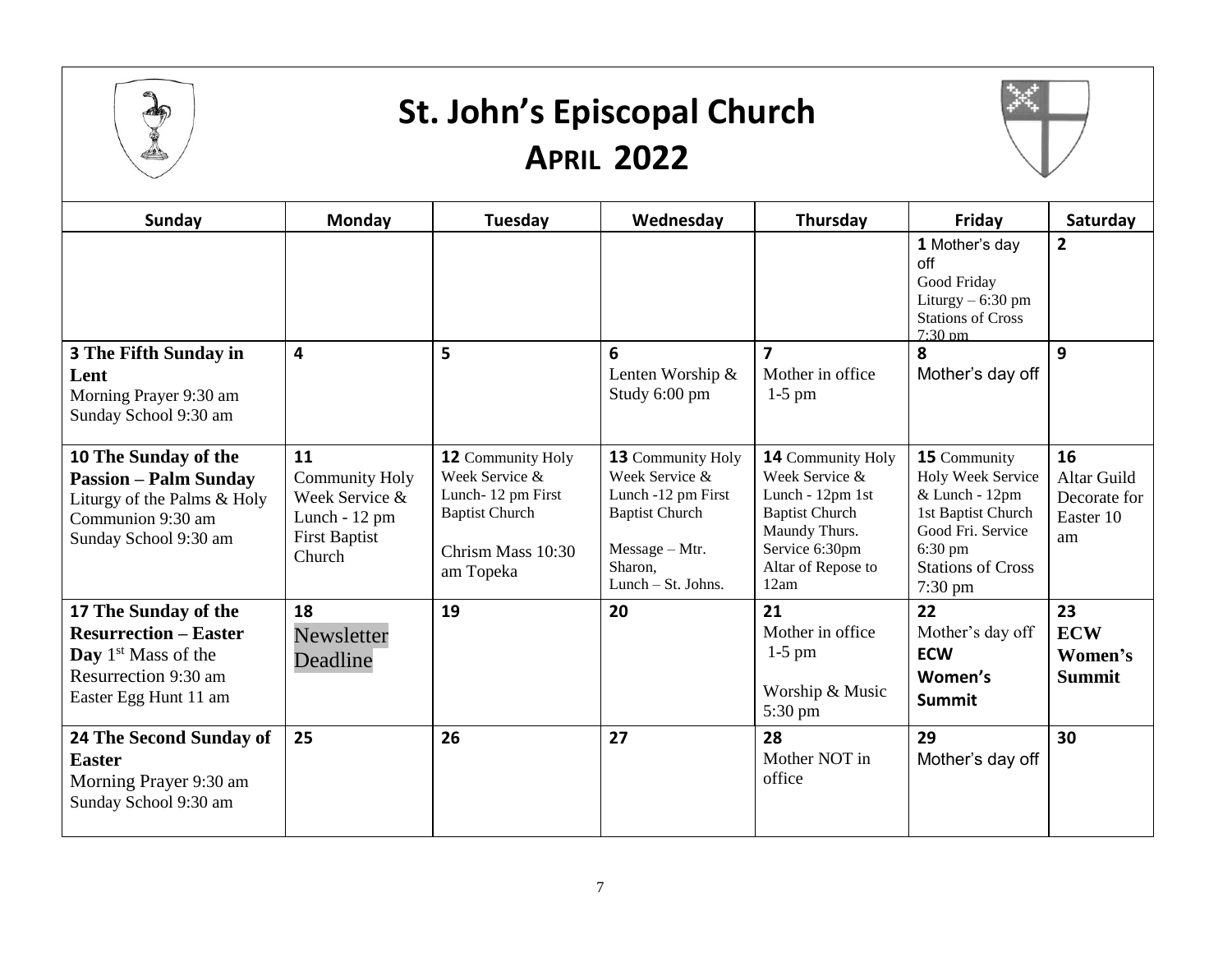## St. John's April 2022 Schedule

|                                     | <b>Morning Prayer</b><br>4/3/2022 | <b>Palm Sunday</b><br>4/10/2022 | <b>Maundy</b><br><b>Thursday</b><br>4/14/2022 | <b>Good Friday</b><br>4/15/2022 | <b>Easter Day</b><br>4/17/2022 |  |
|-------------------------------------|-----------------------------------|---------------------------------|-----------------------------------------------|---------------------------------|--------------------------------|--|
|                                     |                                   |                                 |                                               |                                 |                                |  |
| <b>Officiant</b>                    | Daria Condon                      | <b>Mother Sharon</b>            | <b>Mother Sharon</b>                          | Mother Sharon                   | <b>Mother Sharon</b>           |  |
| <b>Lector</b>                       | <b>Jill Chambers</b>              | Patti Vernacchia                | Mark & Jill<br>Chambers                       | <b>Alice Miller</b>             | Daria Condon                   |  |
| <b>Eucharist</b><br><b>Minister</b> | None                              | Candy<br>Scarborough            | Joe Stone                                     | Verlyn Bolinger                 | Martha Stone                   |  |
| <b>Acolytes</b>                     | Alex                              | Sidni, Verlyn,<br>Ava, Zoe      | Karla, Verlyn                                 | Karla                           | Karla, Tim,<br>Ava, Zoe, Elsa  |  |
| <b>Greeters</b>                     |                                   |                                 |                                               |                                 |                                |  |
|                                     |                                   |                                 |                                               |                                 |                                |  |
| <b>Counters</b>                     | <b>Vestry Members</b>             |                                 |                                               |                                 |                                |  |
| <b>Altar Guild</b>                  | <b>Candy Scarborough</b>          |                                 |                                               |                                 |                                |  |